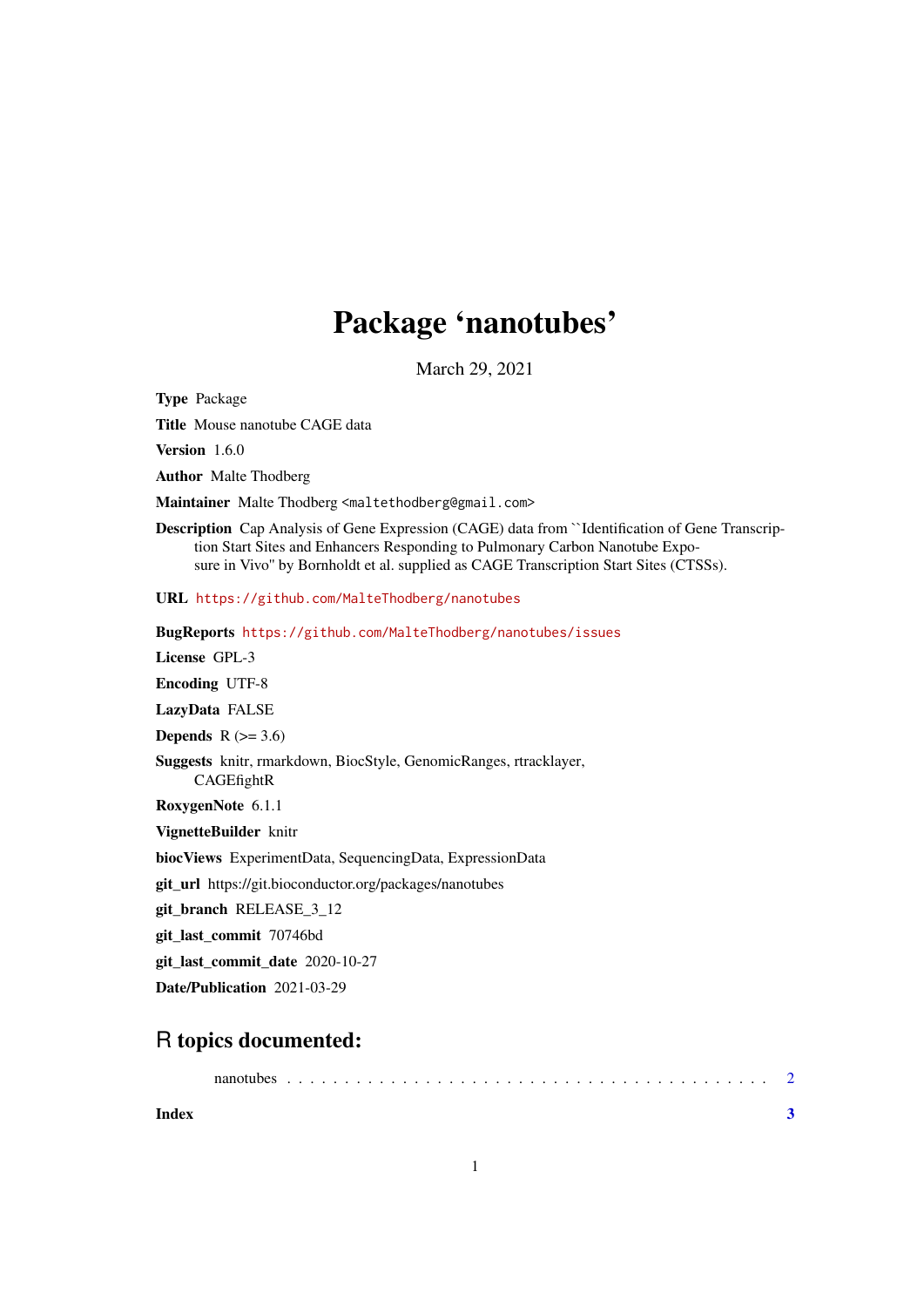#### <span id="page-1-0"></span>Description

Overview of the mouse nanotube CAGE experiment by Bornholdt et al. This experiment involved exposing mice to carbon nanotubes and performing Cap Analysis of Gene Expression (CAGE) on lung biopsies. The resulting CAGE Transcription Start Sites (CTSSs), the number of CAGE tag 5'-ends mapping to each genomic position, are supplied as BigWig-files (on mm9).

#### Usage

nanotubes

#### Format

Study design as a data.frame:

Class Experimential group (factor): Ctrl (Untreated) or Nano (Treated with nanotubes)

Name Name of sample

BigWigPlus BigWig-file holding plus-strand CTSSs

BigWigPlus BigWig-file holding plus-strand CTSSs

#### Source

<https://pubs.acs.org/doi/10.1021/acsnano.6b07533>

#### Examples

```
# BigWig import is only supported on non-windows platforms:
if (.Platform$OS.type != "windows") {
   library(GenomicRanges)
    library(rtracklayer)
    data(nanotubes)
    bw_path <- system.file("extdata",
                           nanotubes$BigWigMinus[1],
                           package="nanotubes",
                           mustWork = TRUE)
import(bw_path)
}
```